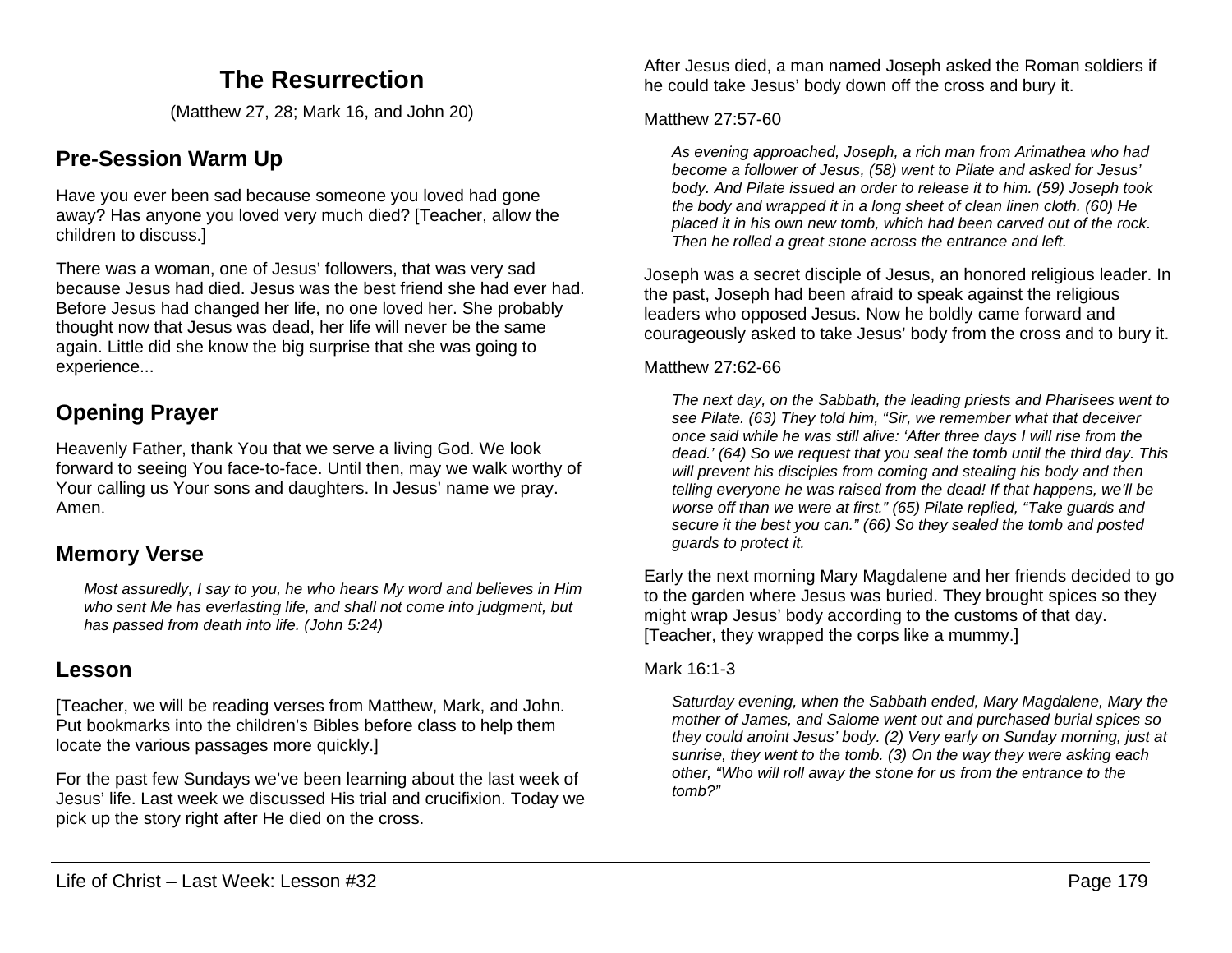Grave stones weighed tons, these women knew there was no way they could move it. Yet, they went to the tomb in obedience to the Holy Spirit not knowing what to expect.

#### Matthew 28:2-4

*Suddenly there was a great earthquake! For an angel of the Lord came down from heaven, rolled aside the stone, and sat on it. (3) His face shone like lightning, and his clothing was as white as snow. (4) The guards shook with fear when they saw him, and they fell into a dead faint.*

The angels did not roll away the stone from the entrance to the tomb so Jesus could get out. He could have left easily without moving the stone. It was rolled away so others could get in and see for themselves that Jesus had indeed risen from the dead, just as He said he would do.

Meanwhile, a group of religious leaders was plotting how to cover up the story.

## Matthew 28:11-15

*As the women were on their way, some of the guards went into the city and told the leading priests what had happened. (12) A meeting with the elders was called, and they decided to give the soldiers a large bribe. (13) They told the soldiers, "You must say, 'Jesus' disciples came during the night while we were sleeping, and they stole his body.' (14) If the governor hears about it, we'll stand up for you so you won't get in trouble." (15) So the guards accepted the bribe and said what they were told to say. Their story spread widely among the Jews, and they still tell it today.*

At the same time as the religious leaders were plotting to cover up the story, back at the tomb the angel invited the women to see the empty tomb.

#### Mark 16:4-8

*But as they arrived, they looked up and saw that the stone, which was very large, had already been rolled aside. (5) When they entered the* 

*tomb, they saw a young man clothed in a white robe sitting on the right side. The women were shocked, (6) but the angel said, "Don't be alarmed. You are looking for Jesus of Nazareth, who was crucified. He isn't here! He is risen from the dead! Look, this is where they laid his body. (7) Now go and tell his disciples, including Peter, that Jesus is going ahead of you to Galilee. You will see him there, just as he told you before he died." (8) The women fled from the tomb, trembling and bewildered, and they said nothing to anyone because they were too frightened. [Then they briefly reported all this to Peter and his companions. Afterward Jesus himself sent them out from east to west with the sacred and unfailing message of salvation that gives eternal life. Amen.]*

Since Mary knew that the disciples would not have taken Jesus' body, she believed that grave robbers had stolen it. So, she ran to tell the disciples...

#### John 20:2

*She ran and found Simon Peter and the other disciple, the one whom Jesus loved. She said, "They have taken the Lord's body out of the tomb, and we don't know where they have put him!"*

Peter and John ran to the tomb and found it empty except for the linen burial cloths in which Jesus had been wrapped.

#### John 20:3-7

*Peter and the other disciple started out for the tomb. (4) They were both running, but the other disciple outran Peter and reached the tomb first. (5) He stooped and looked in and saw the linen wrappings lying there, but he didn't go in. (6) Then Simon Peter arrived and went inside. He also noticed the linen wrappings lying there, (7) while the cloth that had covered Jesus' head was folded up and lying apart from the other wrappings.*

The fact that the grave clothes were all left as if Jesus had passed right through them was the first sign that a robbery had not taken place. The headpiece was neatly folded up and lying to the side. A grave robber couldn't possibly have made off with Jesus' body and left the linens as if they were still shaped around it.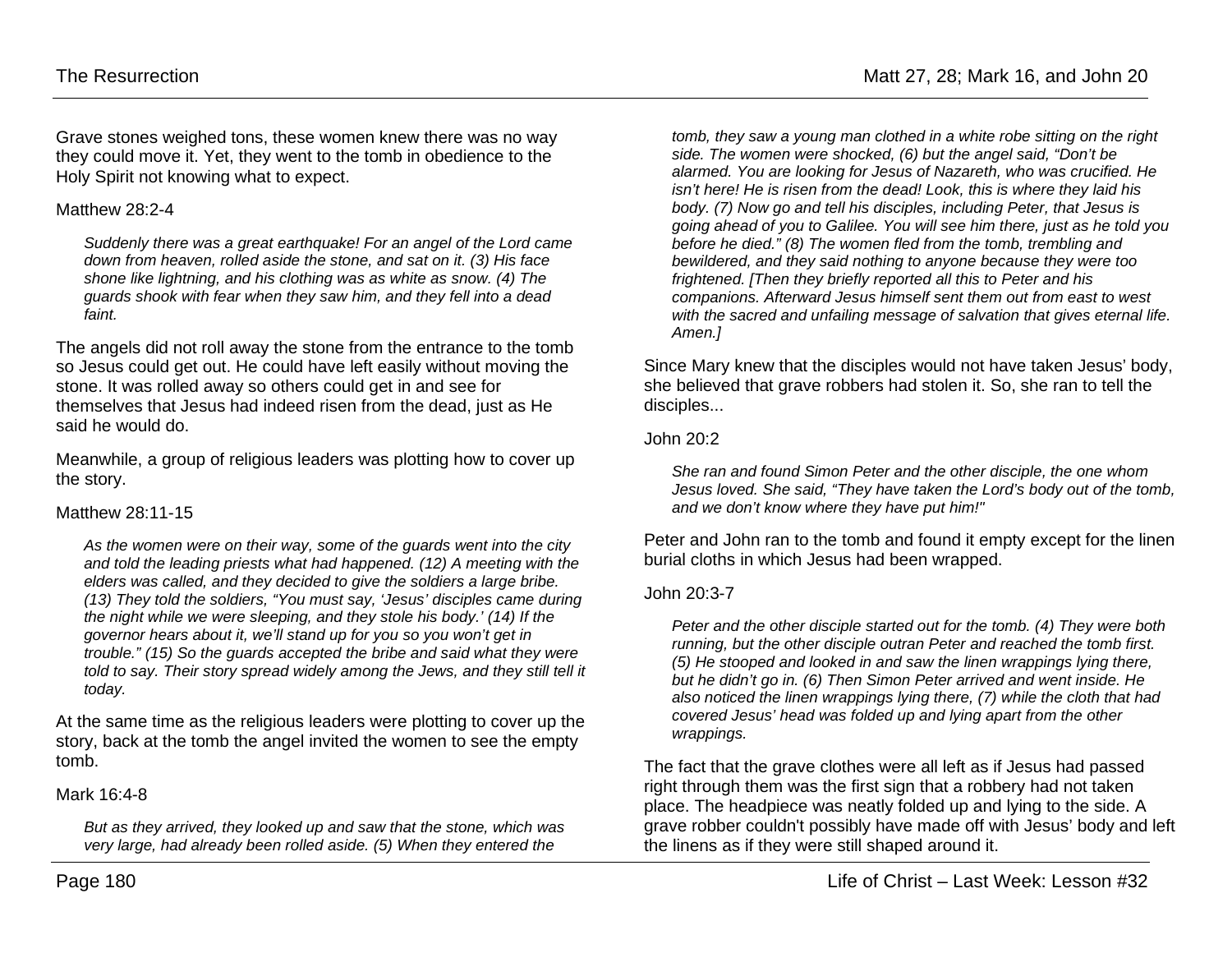The disciples returned home, but Mary remained outside the tomb crying.

John 20:10-11

*Then they went home. (11) Mary was standing outside the tomb crying, and as she wept, she stooped and looked in.*

When Mary looked inside the tomb once again, she saw two angels dressed in white, sitting where Jesus' body had been.

#### John 20:12-13

*She saw two white-robed angels, one sitting at the head and the other at the foot of the place where the body of Jesus had been lying. (13) "Dear woman, why are you crying?" the angels asked her. "Because they have taken away my Lord," she replied, "and I don't know where they have put him."*

Mary turned around and saw a man she assumed to be the gardener.

#### John 20:14-15

*She turned to leave and saw someone standing there. It was Jesus, but she didn't recognize him. (15) "Dear woman, why are you crying?" Jesus asked her. "Who are you looking for?" She thought he was the gardener. "Sir," she said, "if you have taken him away, tell me where you have put him, and I will go and get him."*

The man asked Mary why she was crying and she told him that she wanted to find Jesus. When the man called Mary by name, she immediately realized that He was Jesus.

#### John 20:16

*"Mary!" Jesus said. She turned to him and cried out, "Rabboni!" (which is Hebrew for "Teacher").* 

When Jesus called Mary by name, she recognized His voice, realizing that He was her Lord who had truly come back to life! Mary was no longer sad, but rejoiced knowing that the Lord Jesus had died and risen for her!

Jesus instructed Mary to tell the disciples that she had seen Him.

#### John 20:17

*"Don't cling to me," Jesus said, "for I haven't yet ascended to the Father. But go find my brothers and tell them, 'I am ascending to my Father and your Father, to my God and your God.'"*

Mary did not want to lose Jesus again. But when He asked her to go to the disciples and tell them the good news, she immediately obeyed Jesus.

John 20:18-21

*Mary Magdalene found the disciples and told them, "I have seen the Lord!" Then she gave them his message. (19) That Sunday evening the disciples were meeting behind locked doors because they were afraid of the Jewish leaders. Suddenly, Jesus was standing there among them! "Peace be with you," he said. (20) As he spoke, he showed them the wounds in his hands and his side. They were filled with joy when they saw the Lord! (21) Again he said, "Peace be with you. As the Father has sent me, so I am sending you."*

Mary did not meet the risen Christ until she had discovered the empty tomb. Like Mary, we cannot know Jesus as our Lord and Savior until we believe without a doubt that He is indeed alive and that His tomb truly was empty. Mary was so full of joy she couldn't wait to tell others about Jesus. She wanted to share the good news of Jesus' resurrection with the disciples and others. We, too, should be excited to tell others that He wants them to rise with Him and live with Him forever in heaven.

Isn't it wonderful that because Jesus arose from the dead you will too, if you have received Him as your Savior. Jesus told us something very important...

Review the memory verse: John 5:24

*Most assuredly, I say to you, he who hears My word and believes in Him who sent Me has everlasting life, and shall not come into judgment, but has passed from death into life.*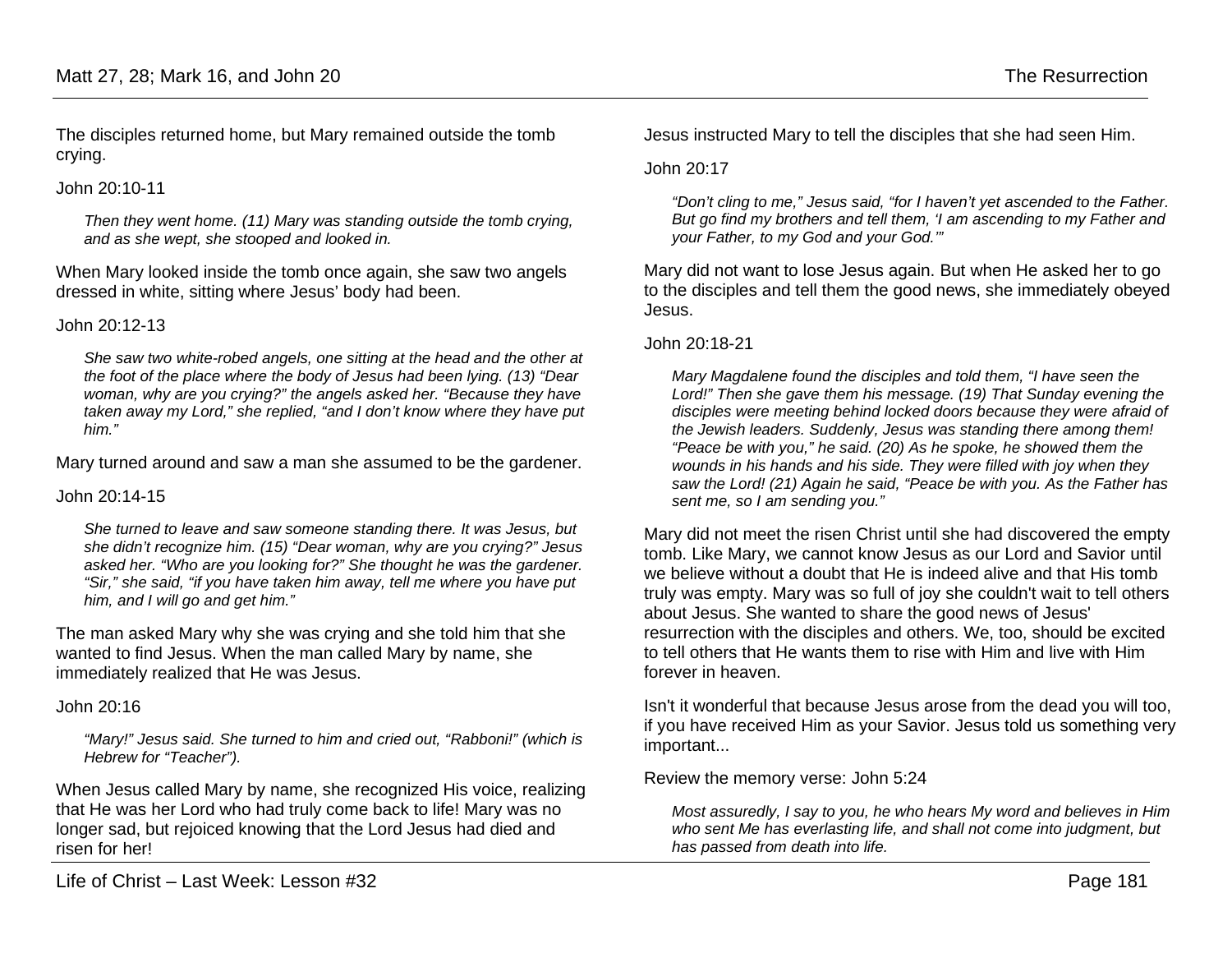#### *In conclusion...*

Jesus' resurrection is the key to our Christian faith:

- He does not lie! Just as He said, Jesus rose from the dead. We can be confident, therefore, that He will accomplish all He has promised.
- He is alive and He wants a relationship with us! Jesus' bodily resurrection shows us that the living Christ, not a false prophet or imposter, is ruler of God's eternal kingdom. (All other religions have dead leaders — Mohammod, Buddha, etc.)
- Death is not the end there is future life! We can be certain of our own resurrection because Jesus was resurrected.
- Resurrection power is available to us! The same divine power that brought Jesus back to life is now available to us to bring our spiritually dead selves back to life.
- The resurrection is the basis for the church's witness to the world.

## **Closing Prayer**

Dear Lord, You are alive! You have proven Who You are — the God of all gods. Because You live, we have hope; we can face tomorrow! Thank You! In Jesus' name, we pray. Amen.

## **Learning Activities**

## **Lesson Review Activity**

Review the story by placing the following items into a bag. As you take out each object, explain the story, or ask the children to tell you what the object means:

• Bread — last supper

- Coin Judas betrayed Jesus for money
- Rope Jesus' hands were tied
- Purple cloth Jesus was mocked in a purple robe
- Thorns Jesus wore a crown of thorns
- Cross Jesus died on a cross
- Nails nails pierced his hands and feet
- Sponge they gave him vinegar on a sponge
- Spear (wooden skewer/toothpick) they pierced his side
- White cloth His burial linen
- Stone the stone that sealed Jesus' tomb

## **Game Center**

## *Drama Activity*

Don't miss acting out this lesson, it's so exciting! Bring pieces of fabric or towels, a robe for Jesus, bed sheets for the angels. Use your imagination for the props and costumes. Reading from Matthew 28:1- 10, narrate the story using a children's, easy-to-understand Bible.

## *Pictionary Game*

Play *Pictionary* or *Charades* using lesson themes from the past few weeks. Alternate between teams. Give one minute to guess the topic. If Team A guesses correctly they get 1,000 points. If team A doesn't guess it, but Team B does, then Team B gets 500 points.

Lesson Theme Idea:

• Triumphal Entry (Palm Sunday)